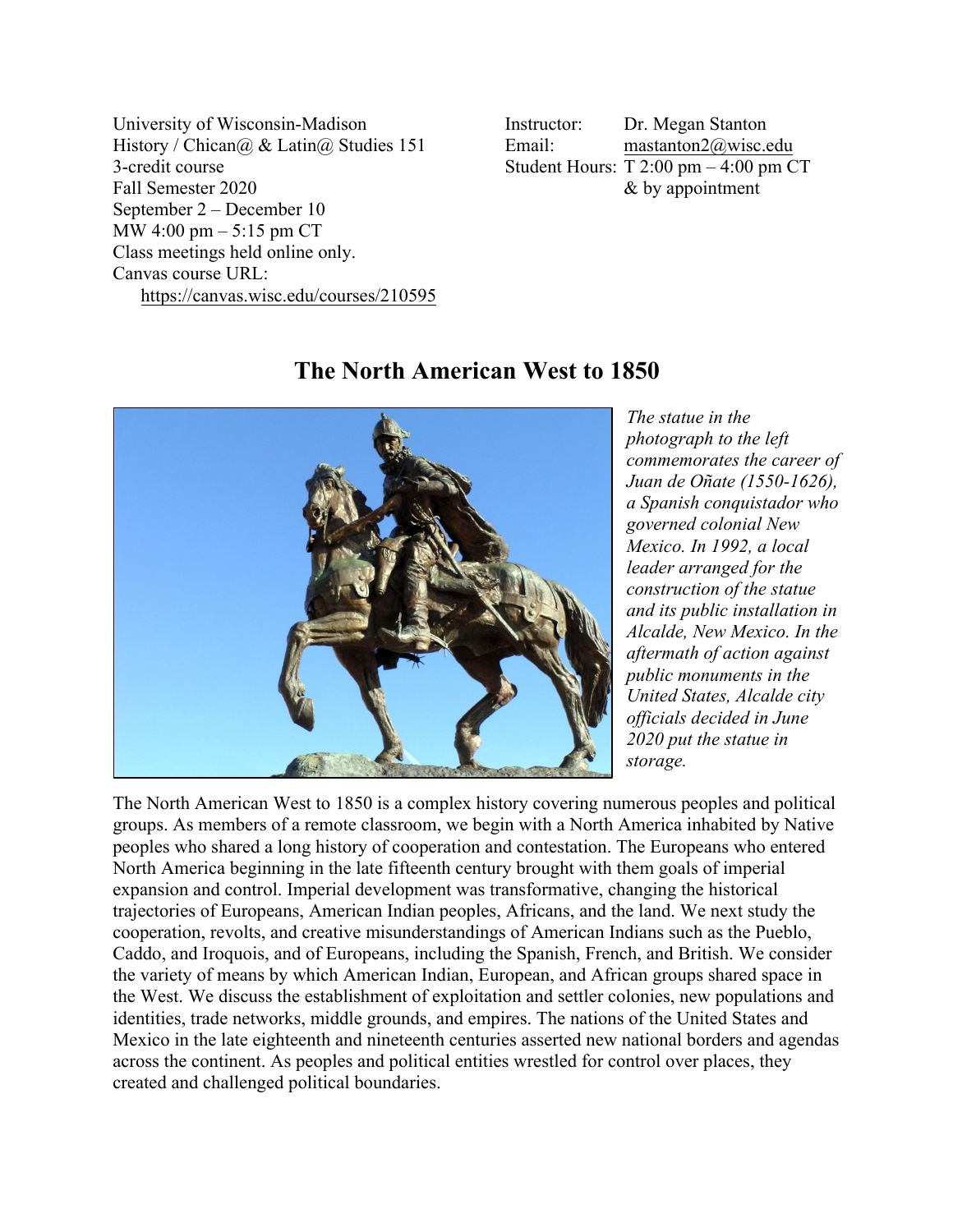The West is not simply a specific geographic space. Between the sixteenth and twenty-first centuries, North Americans have identified different parts of the continent as "western." For many people living in North America, the West has been synonymous with the frontier. In other words, the West encompassed specific zones in which people interacted across political boundaries. The exchanges that occurred in frontiers transformed the lives of North American westerners and shifted the historical trajectories of their peoples.

The history of the early North American West leads us into discussion about the fraught histories of slavery, kinship, and intimacy. Throughout the semester, we find that these ideas were inextricably linked for many of the people occupying the continent. We reserve course time for discussion about how multiple forms of slavery evolved in the West.

We also study the public value of history and the meaning of historical memory. Over the last several years—indeed, especially during 2020—debates concerning specific public monuments have gained significant attention in the U.S. Our review of the West can add nuance to our understanding of these national conversations.

This course meets UW-Madison's Ethnic Studies Requirement. As we study the peoples occupying the early North American West—people of North American, European, Latin American, African, and Asian descent—we find that they devised evolving strategies to identify and promote their interests as they responded to historical change. In studying this history, we gain a clearer view of the circumstances that created historically marginalized groups in the U.S., and the variety of ways that people responded to marginalization.

### **Assessment of Assignments**

Assignments are due at the start of our class meeting (at 4:00 pm CT) unless otherwise noted.

Formal Written Assignments.

• **The Source Analysis Papers A, B, and C are each 1 page long (due September 30, October 28, and December 9)**

Three times during the semester, use a primary source assigned in class to answer a Source Analysis prompt. The prompts become available three weeks prior to each paper deadline. The three Source Analysis Papers allow you to demonstrate your ability to read a source closely, construct a brief argument, and select evidence to support that argument. The papers provide low-stakes opportunities to build your skill in formal writing and use of qualitative evidence.

### • **The Media Paper is 3 pages long (due November 18)**

Assess a popular media presentation about the early North American West. Options can include specific films, television shows, popular books, board games, or video games; the paper assignment sheet provides a list of recommendations. You may also negotiate to use a different media source in consultation with Dr. Stanton. Your paper is not a simple review of the media source. Instead, your Media Paper identifies the argument that your specific media source makes about the early North American West, using examples from the source as evidence. In addition, your Media Paper compares the argument of your media source to what we have learned about the West in course materials. This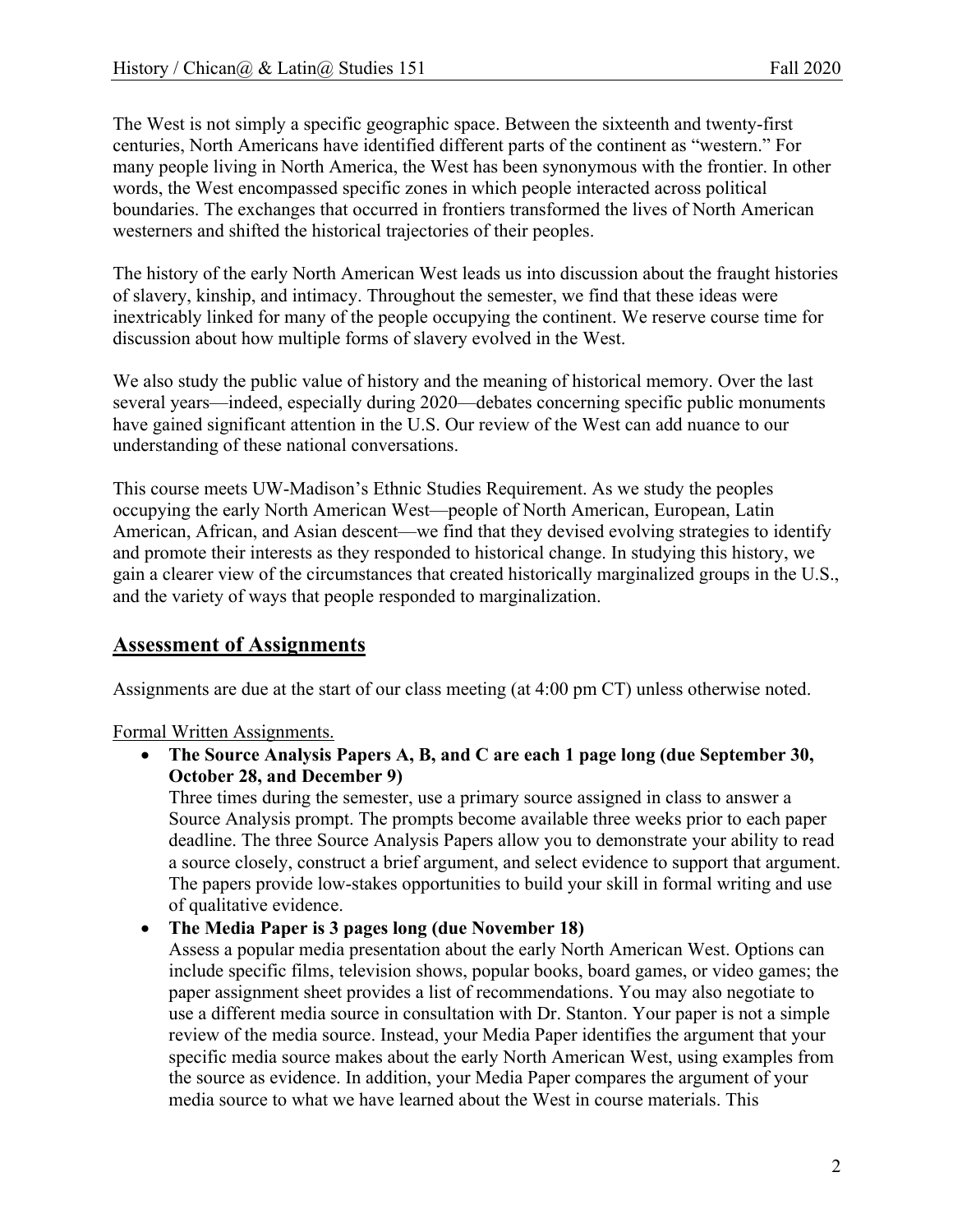assignment assists you in identifying arguments in secondary sources, in thinking critically about popular media, and in synthesizing course materials.

• **The Monument Paper is 4 pages long (due December 16 at noon [12:00 pm] CT)** Throughout the semester we discuss how historical memory of the early North American West has mattered to twentieth and twenty-first century audiences. For the final assignment in this course, identify a public monument commemorating an aspect of the early North American West. Evaluate how the public—multiple audiences living in North America—have engaged with your selected monument. Our discussions throughout the semester about historical memory support your work on this paper. In addition, our course materials provide a solid context that informs your assessment of the monument and related history. The Monument Paper allows you to conduct a small amount of research on an early western monument of your choice, to consider the public's interactions with the monument, and to explain your own recommendations about a possible future for this monument.

### Discussion Boards

Beginning in Week 3, we hold weekly discussion boards. These discussion boards are an excellent opportunity to work out your ideas about reading assignments in advance of class meetings. In some weeks, we use discussion boards to annotate reading assignments or connect course content to current events.

This course rewards conversation. To that end, posts that constructively *build* conversation receive as much credit as posts that constructively initiate conversation. To get the ball rolling, your instructor begins each discussion board with some questions. Each student responding to a discussion board should plan to make three constructive, detailed posts. We'll talk in class about models you might follow while making constructive contributions. Engagement in the discussion boards follows one of two patterns:

|                   | <b>Number of Posts</b> | <b>Type of Engagement</b>                          |
|-------------------|------------------------|----------------------------------------------------|
| Pattern A:        |                        | Initiate conversation by starting a new discussion |
| initiate          |                        | thread $(50+words)$                                |
| conversation      | $\mathcal{L}$          | Build conversation through constructive            |
| one time, build   |                        | comments in response to classmates' posts (50+     |
| conversation      |                        | words each)                                        |
| two times         | $Total = 3$            | Pattern A's minimum number of posts                |
| <b>Pattern B:</b> | $\cup$                 | Initiate conversation by starting a new discussion |
| build             |                        | thread $(50+$ words)                               |
| conversation      | $\mathcal{R}$          | Build conversation through constructive            |
| three times       |                        | comments in response to classmates' discussion     |
|                   |                        | threads $(50+$ words each)                         |
|                   | $Total = 3$            | Pattern B's minimum number of posts                |

**You only need to participate in 5 of the semester's 12 discussion boards in order to be eligible to receive full points for the semester**. You thus may choose to engage with the discussion boards during the weeks that best fit your schedule or interests.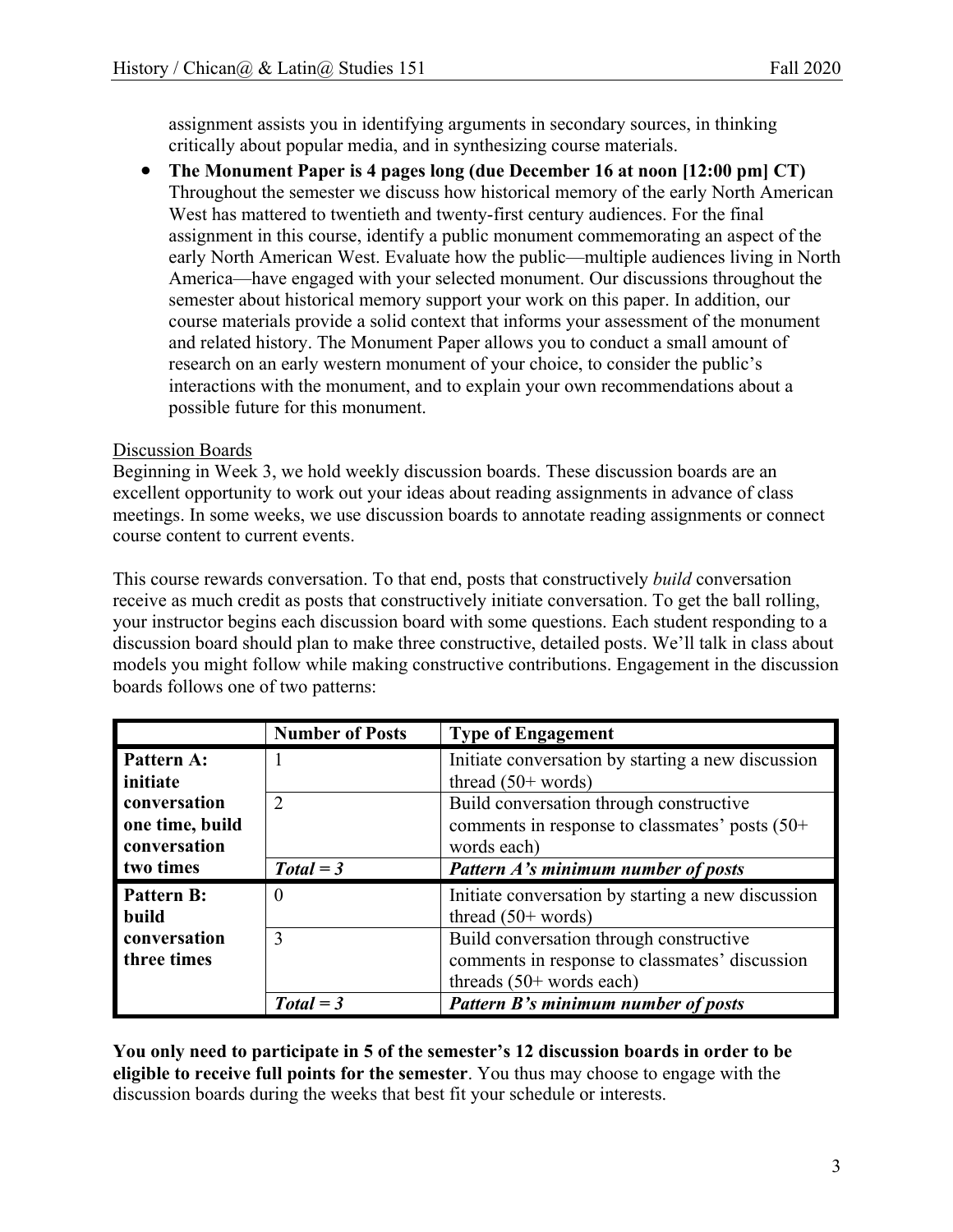# **Participation (and Attendance) Policy**

The URLs to access our course meetings are available at https://canvas.wisc.edu/courses/210595.

Please attend our remote seminar meetings! Regular engagement in our online class meetings helps you to build an intellectual community with your classmates, improve your written and oral communication skills, and develop strong assignments for this course.

During our first meetings of the semester, we'll discuss a set of criteria for evaluating in-class engagement. Evidence of engagement can include participation in large and small groups. It also can include verbal and written contributions.

We will hold 26 remote class meetings over 15 weeks. **You may miss 5 of these meetings without penalty to your grade. If you realize that you must miss a meeting, please email Dr. Stanton to confirm what content you missed.** Should you find yourself facing emergency situations that result in more than 5 absences, please contact Dr. Stanton as soon as possible to determine what options are available to support you.

## **Grading**

| Participation and Attendance        | 20% |
|-------------------------------------|-----|
| <b>Discussion Boards</b>            |     |
| Participate in 5 discussion boards. |     |
| Each board is worth up to 3%        | 15% |
| Formal Written Assignments          |     |
| Source Analysis Paper A             | 10% |
| Source Analysis Paper B             | 10% |
| Source Analysis Paper C             | 10% |
| Media Paper                         | 15% |
| Monument Paper                      | 20% |
| Total                               |     |

This course uses UW-Madison's standard grading scale:

| A  | 93-100   |
|----|----------|
| AВ | 88-92    |
| B  | 83-87    |
| ВC | 78-82    |
| C  | 70-77    |
| D  | 60-69    |
| F  | $0 - 59$ |
|    |          |

# **Late Assignment Policy**

Unless otherwise specified, all assignments are due at the beginning of our class meetings. An assignment due on Wednesday, September 30, for example, is due at 4:00 pm CT, at the start of our class meeting that day.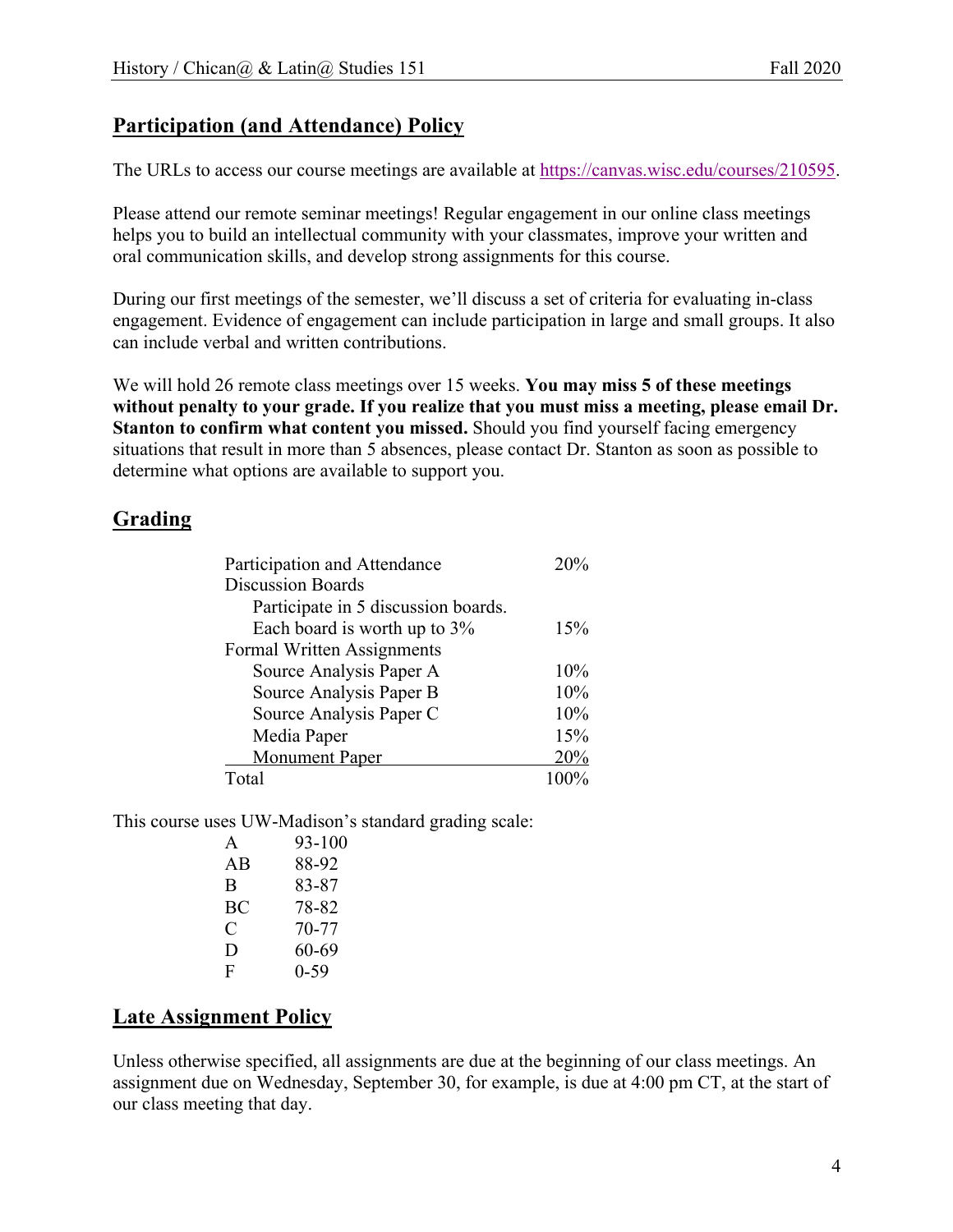**You must turn in the Monument Paper on time (December 16 at noon [12:00 pm] CT), during our official Exam period. However, you may turn in two other assignments late without penalty to your grade.** You can have an additional 4 days (96 hours) to complete these two late assignments without penalty. To take advantage of this late paper policy, simply email Dr. Stanton to notify her of your plan to submit a late assignment.

Any late assignments that do not comply with the Late Assignment Policy are penalized one letter grade per day. Please contact Dr. Stanton if you encounter an emergency situation that prevents you from completing your work on time.

# **COVID-19 Statement of Flexibility**

We are living through many uncertainties during the Fall 2020 semester. As we all discovered earlier this year, large events affecting our communities can alter the plans we've made for ourselves.

This syllabus describes our initial plan for completing History / Chican $\omega$  & Latin $\omega$  Studies 151. If changing circumstances alter our collective ability to accomplish this syllabus, we will revise our plans. Any alterations made to the syllabus will be designed to enhance our ability to reach learning outcomes, rather than to make our experience of the course more difficult. Rest assured that you will receive notification (by email and in meetings) of any changes made to the syllabus.

# **Additional Course Policies**

### Student well-being, inclusion, and accommodation**.**

You matter. We meet online together in order to work through the history of the North American West, but we bring our full selves and life circumstances with us. Our university has resources that can help you to address a variety of challenges that might affect your well-being or success in this course. For example, UW-Madison offers support for concerns related to your physical and mental health, as well as economic obstacles such as food insecurity. Dr. Stanton is available to help you identify these resources if you need support. Please ask for help when you need it.

Our course is intended to include and welcome all students. If you have a concern, circumstance, or disability that results in barriers to your inclusion or that requires accommodation, please contact Dr. Stanton. If applicable, provide documentation of any condition to the McBurney Disability Resource Center at https://mcburney.wisc.edu/ to receive official university accommodations.

*This course endorses the following statement from the McBurney Disability Resource Center*: The University of Wisconsin-Madison supports the right of all enrolled students to a full and equal educational opportunity. The Americans with Disabilities Act (ADA), Wisconsin State Statute (36.12), and UW-Madison policy (Faculty Document 1071) require that students with disabilities be reasonably accommodated in instruction and campus life. Reasonable accommodations for students with disabilities is a shared faculty and student responsibility. Students are expected to inform faculty [Dr. Stanton] of their need for instructional accommodations by the end of the third week of the semester, or as soon as possible after a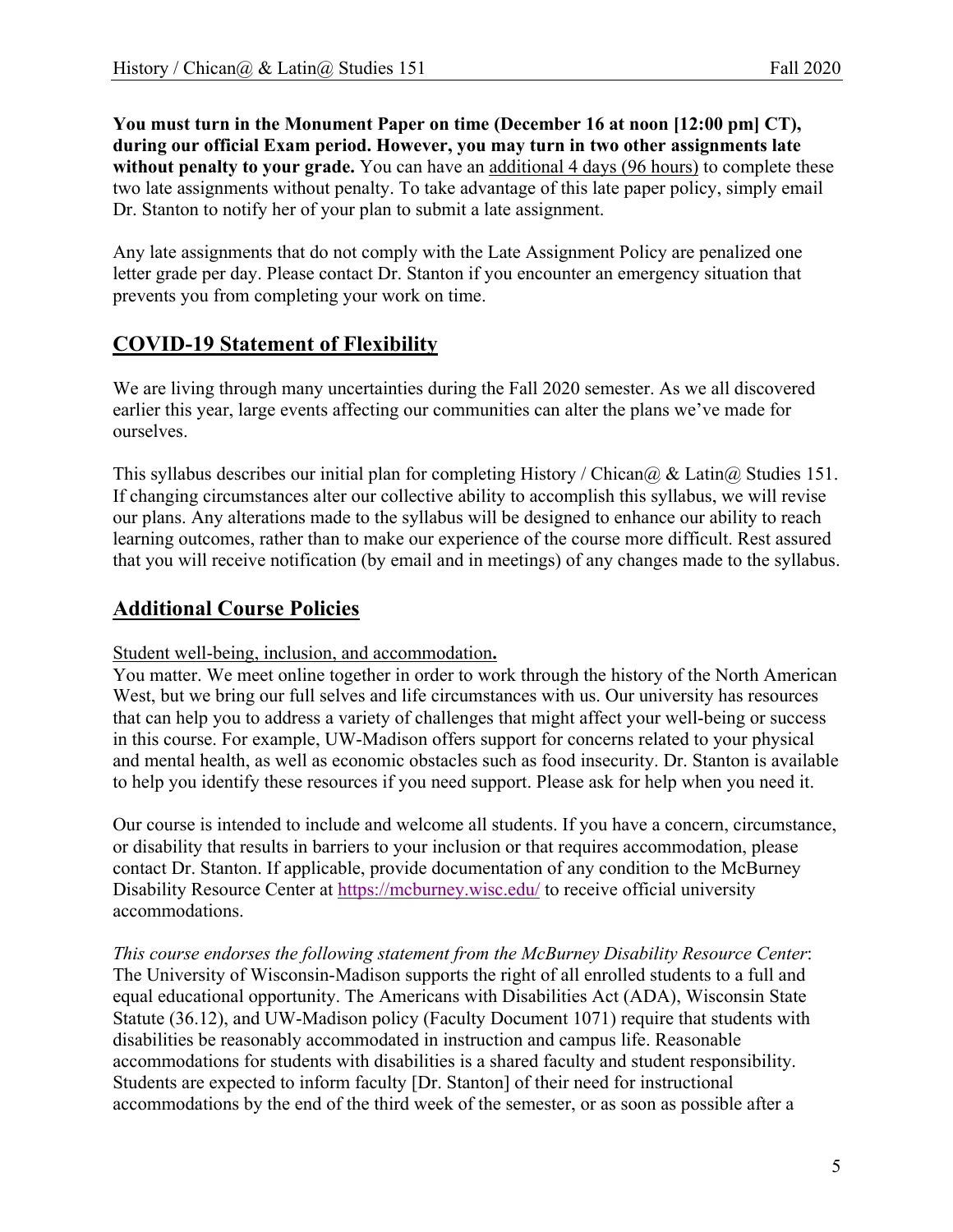disability has been incurred or recognized. Faculty [including Dr. Stanton], will work either directly with the student [you] or in coordination with the McBurney Center to identify and provide reasonable instructional accommodations. Disability information, including instructional accommodations as part of a student's educational record, is confidential and protected under the Family Educational Rights and Privacy Act.

*This course endorses the following statement from UW-Madison*: Diversity is a source of strength, creativity, and innovation for UW-Madison. We value the contributions of each person and respect the profound ways their identity, culture, background, experience, status, abilities, and opinion enrich the university community. We commit ourselves to the pursuit of excellence in teaching, research, outreach, and diversity as inextricably linked goals. The University of Wisconsin-Madison fulfills its public mission by creating a welcoming and inclusive community for people from every background – people who as students, faculty, and staff serve Wisconsin and the world.

#### Statement of respect

Our course fosters the exchange of serious ideas. All of us possess strong feelings and opinions, and you may find that you disagree at times with your instructor or your classmates about course content. You do not need to pretend to share the views of anyone from our class in order to succeed in this course. You do, however, need to express your views with fairness and, whenever possible, with evidence.

In our online class meetings, we will speak and read about topics including race, colonization, nationalism, religion, gender, sexuality, slavery, and many forms of violence and oppression. Some of the greatest benefits of a liberal arts education come from engaging with difficult topics and learning to assess a variety of perspectives, including the ideas of historical actors with whom we do not agree. Our discussion of such difficult topics increases our understanding of how and why specific ideas succeeded in shaping human experience.

#### Academic integrity.

The assignments in this course are invitations for you to receive an assessment of your developing knowledge and communication skills. Your coursework thus should distinguish between your words and ideas and those of others. Claiming credit for someone else's words or ideas is an example of plagiarism. This is true even if you make slight revisions to these words and ideas, and even if you find the words and ideas in our reading assignments. Dr. Stanton takes academic integrity seriously and respond to it as outlined in university policies when necessary. We dedicate some time to discussion of best practices for academic conduct and attribution. For more information, please talk to Dr. Stanton or consult the Office of Student Conduct and Community Standards at https://conduct.students.wisc.edu/academic-integrity/.

#### Technology in the remote classroom**.**

For this course, we use electronic devices to meet together remotely and access materials. Fortunately, our electronic devices have provided us with a wealth of ways to congregate in Fall 2020. Unfortunately, our electronic devices can also distract us from the work we wish to accomplish. Everyone, including your instructor, faces the challenge of distracting devices. Consider reviewing options that limit the distractions you face while using electronic devices.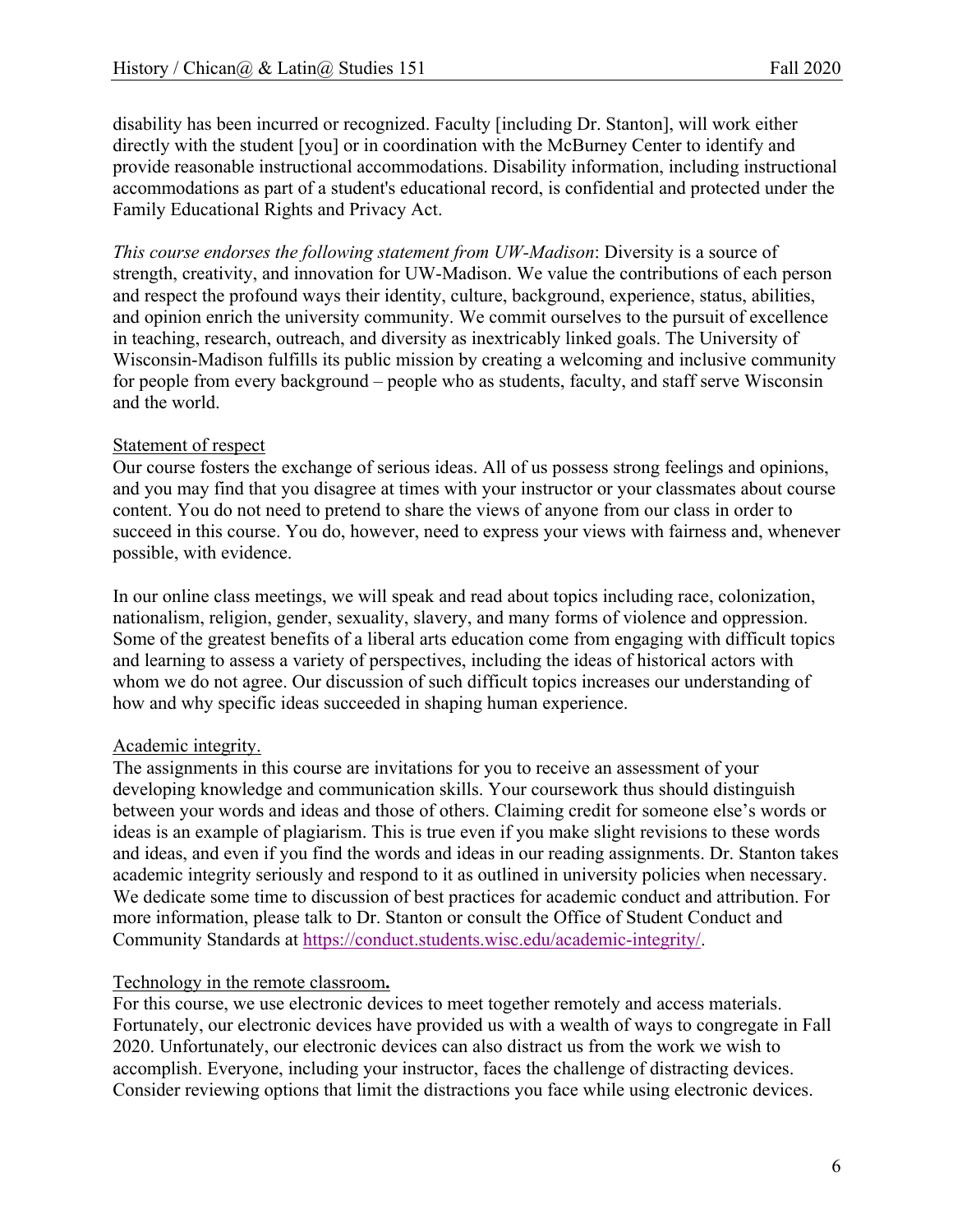You may find that some recommendations allow you to achieve a balance of attention to academic, social, work, familial, and personal interests that makes sense for your specific circumstances.

### Your instructor's contact information**.**

Please call me Dr. Stanton. Outside of our online class meetings, the best way to reach me is by email at mastanton2@wisc.edu. You will receive emails from me related to this course throughout the semester, typically only once per week. These emails include important information related to our course. You are responsible for reviewing these emails for updates on course content, meetings, and assignments. I promise to respond to your emails within one business day, and typically sooner.

### Student hours and availability**.**

I hold student hours on Tuesdays from 2:00 to 4:00 pm CT and by appointment. You can access my remote student hours through our Canvas course page. Student hours are a time I reserve exclusively for meeting with you. You can visit me online to request help with our reading and writing assignments, go over material from class, talk about connections between class material and other topics, practice "zooming" in a low-stakes conversation, discuss any other questions you might have, and so on.

If these student hours do not work with your schedule, I can be available "by appointment." In other words, we would find a different time to meet that works for both of our schedules.

# **University Policies**

### Course content is intellectual property.

*This course endorses the following statement from UW-Madison:* Lecture materials and recordings for History / Chican $@$  & Latin $@$  Studies 151 are protected intellectual property at UW-Madison. Students in this course may use the materials and recordings for their personal use related to participation in this class. Students may also take notes solely for their personal use. If a lecture is not already recorded, you are not authorized to record any lectures without the instructor's permission unless you are considered by the university to be a qualified student with a disability requiring accommodation. [Regent Policy Document 4-1] Students may not copy or have lecture materials and recordings outside of class, including posting on internet sites or selling to commercial entities. Students are also prohibited from providing or selling their personal notes to anyone else or being paid for taking notes by any person or commercial firm without the instructor's express written permission. Unauthorized use of these copyrighted lecture materials and recordings constitutes copyright infringement and may be addressed under the university's policies, UWS Chapters 14 and 17, governing student academic and nonacademic misconduct.

### Credit hours, course designations, and attributes.

This 3-credit course meets as a group for 3 hours per week (according to UW-Madison's credit hour policy, each class meeting counts as 1.5 hours). The 45-hour-per-credit standard conforms to the standard Carnegie unit of the federal definition that sets a credit hour as a course that meets weekly for a 50-minute period over a 15-week semester, and expects two hours of student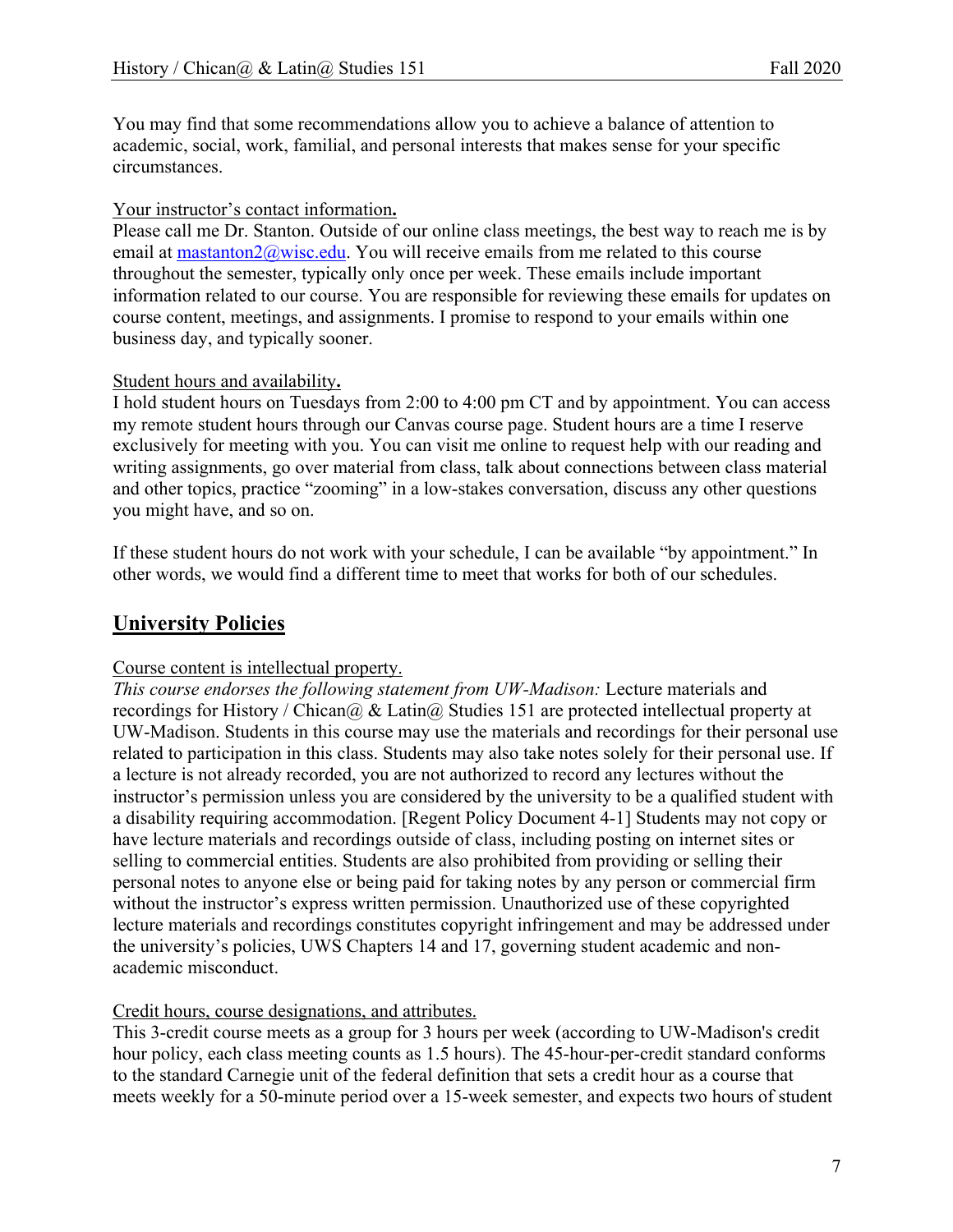work outside of the classroom for every in-class hour. Credit hours include time in lectures or class meetings, in person or online, labs, exams, presentations, tutorials, reading, writing, studying, preparation for any of these activities, and any other learning activities. https://kb.wisc.edu/vesta/page.php?id=24558.

#### UW-Madison's official course description for History / Chican $\omega$  & Latin $\omega$  Studies 151.

Explores the history of places that have been called the American West before 1850. We start with Indigenous occupation; continue with European invasion and the creation of two new nations, Mexico and the U.S.; and end with U.S. conquest. We watch Indian lands becoming the object of Spanish, French, and English empires, and then see European incursions giving way to the hopes of new nation-states and newly empowered Indian peoples like Lakotas and Comanches. After studying the trails and trades that brought newcomers west, we reach key converging events: U.S. seizure of the Mexican North, resolution of the Oregon boundary dispute, discovery of western gold, West Coast arrival of Chinese immigrants, and Mormon exodus to the Great Basin. We use economic, environmental, political, cultural, and social analyses, and we attend to the dreams of many westerners: of North American, Latin American, European, African, and Asian origin or descent, and of all genders and class statuses.

History / Chican $\omega \&$  Latin $\omega$  Studies 151 course requisites and designations.

| Requisites: | None                                                          |
|-------------|---------------------------------------------------------------|
|             | Course Designation: Gen Ed - Ethnic Studies                   |
|             | Breadth - Humanities                                          |
|             | Level - Elementary                                            |
|             | L&S Credit - Counts as Liberal Arts and Science credit in L&S |

History / Chican $\omega \&$  Latin $\omega$  Studies 151 learning outcomes for undergraduate students.

- Demonstrate mastery of major events in the tribal, colonial, imperial, and national histories of North America
- Present coherent analyses of reading assignments
- Communicate an in-depth understanding of the nuances of public engagement with history and historical memory
- Collaborate with classmates during course meetings and through discussion boards about course work
- Demonstrate familiarity with major historical debates about the early North American West

### Digital Course Evaluation.

UW-Madison now uses an online course evaluation survey tool, AEFIS. In most instances, you will receive an email through AEFIS two weeks prior to the end of the semester inviting you to complete the course evaluation anonymously. I will request additional feedback through Canvas. Your feedback helps me to improve my teaching and aids future Badgers in receiving the best educational experience possible.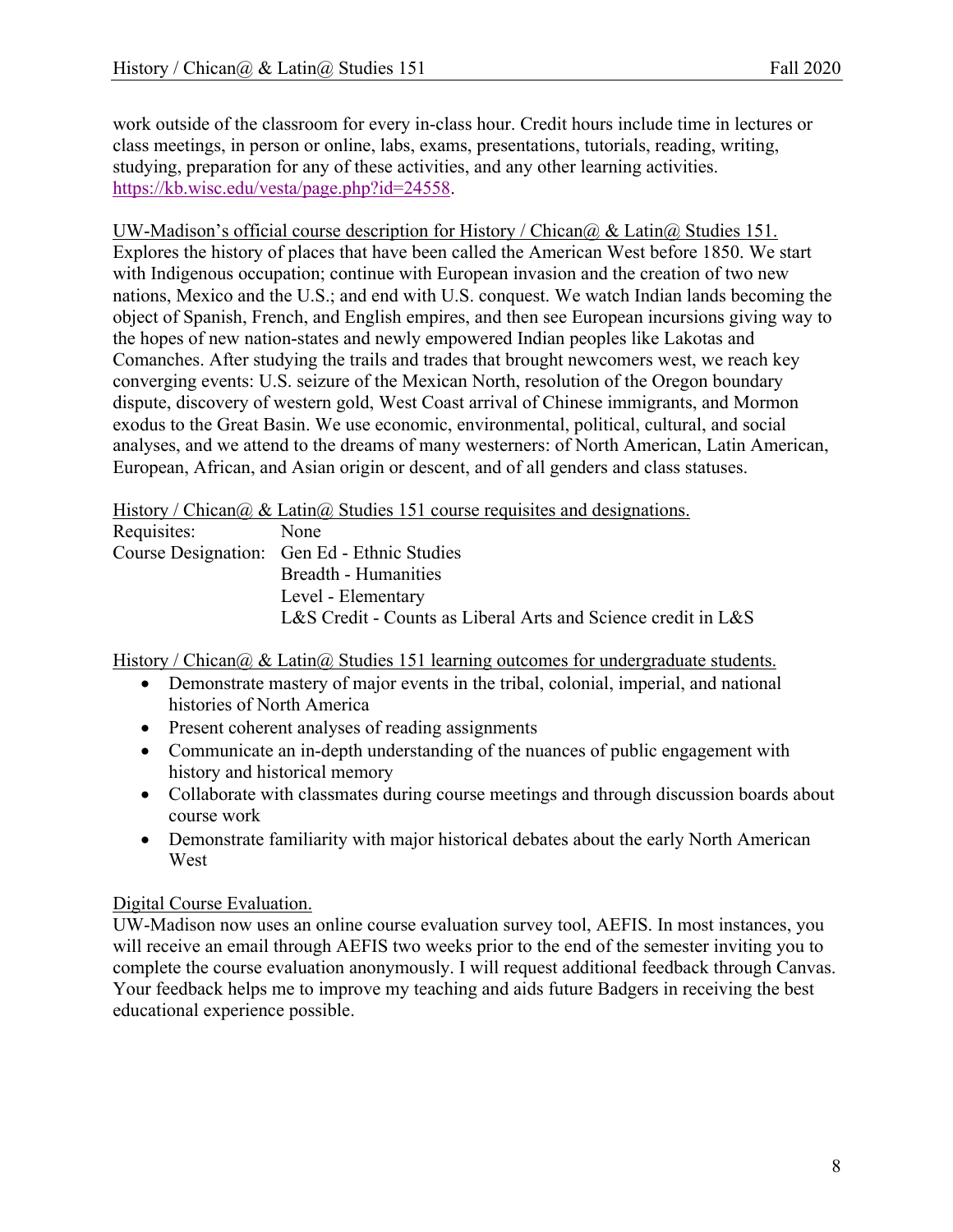# **Readings**

Except where otherwise noted, our readings are available electronically on our Canvas course webpage at https://canvas.wisc.edu/courses/210595.

# **Schedule**

Our course meets twice each week, on Mondays and Wednesdays. Typically, the reading assignments and discussion boards for each week are due by the start of our Wednesday class meetings.

# **Week 1**

Wednesday, September 2 Meeting Topics:

- Course Introduction
- Concepts of the North American West
- History and Historical Memory, Part I

# **Week 2**

Monday, September 7 Labor Day holiday. No class meeting.

Wednesday, September 9

Primary Readings:

- Cherokee Creation Story, recorded in 1900.
- Acoma Pueblo Creation Story, recorded in 1928. Excerpt.

Meeting Topics:

- Native North America
- Strategies for Reading Primary Sources

# **Week 3**

### Monday, September 14

Meeting Topics:

- Non-Human Actors
- Spanish Arrival and Colonization in the Fifteenth and Sixteenth Centuries
- Strategies for Reading Secondary Sources

### Wednesday, September 16

Assignment Due:

• Week 3 Discussion Board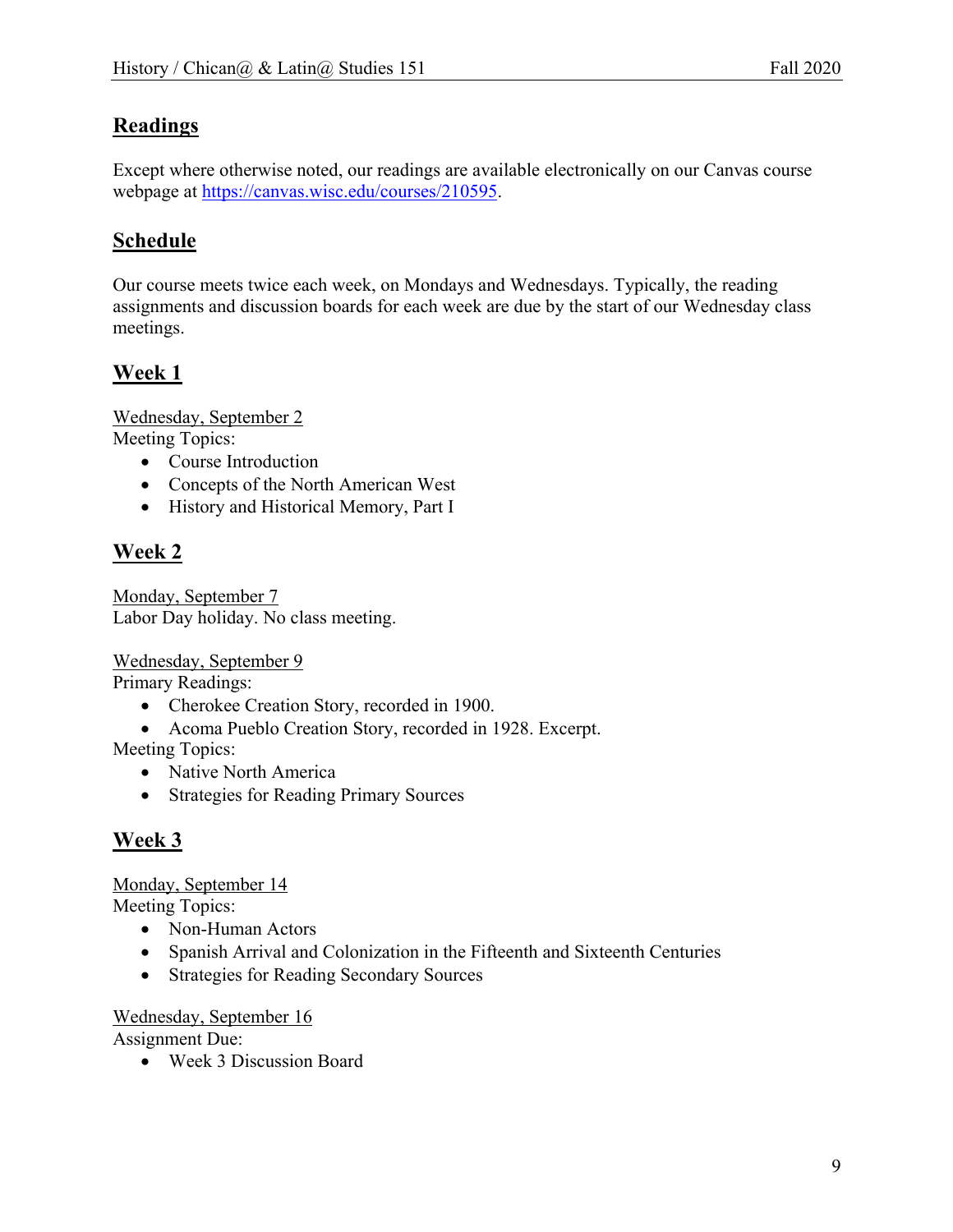Primary Readings:

• The Requerimiento, 1533.

• Bartolomé de las Casas, *A Short Account of the Destruction of the Indies*, 1542. Secondary Reading:

• Colin M. MacLachlan, *Creating Mestizo Mexico: Imperialism and the Origins of Mexican Culture* (Cambridge: Harvard University Press, 2015), 179-248. We use a 25 page excerpt of this chapter.

Meeting Topics:

- Conquest of the Nahuas
- Malintzin

### **Week 4**

Monday, September 21

Meeting Topics:

- Sixteenth- and Seventeenth-Century Spanish Colonization in New Mexico
- Historical Questions and Thesis Statements

Wednesday, September 23

Assignment Due:

• Week 4 Discussion Board

Primary Readings:

• Spanish and Pueblo accounts of the Pueblo Revolt, 1680-1685.

Secondary Reading:

• Ramon A. Gutierrez, *When Jesus Came, the Corn Mothers Went Away: Marriage, Sexuality, and Power in New Mexico, 1500-1846* (Palo Alto, CA: Stanford University Press, 1991), 95-140. We use a 25-page excerpt of this chapter.

Meeting Topic:

• The Pueblo Revolt and Reconquest

### **Week 5**

Monday, September 28

Meeting Topic:

• French Colonization in North America

Wednesday, September 30

Assignments Due:

- Source Analysis Paper A
- Week 5 Discussion Board

Primary Readings:

- Jean de Brébeuf, instructions to Jesuit missionaries, 1637.
- Jacques Marquette, account of travel and the Mississippi River, 1673. Excerpt.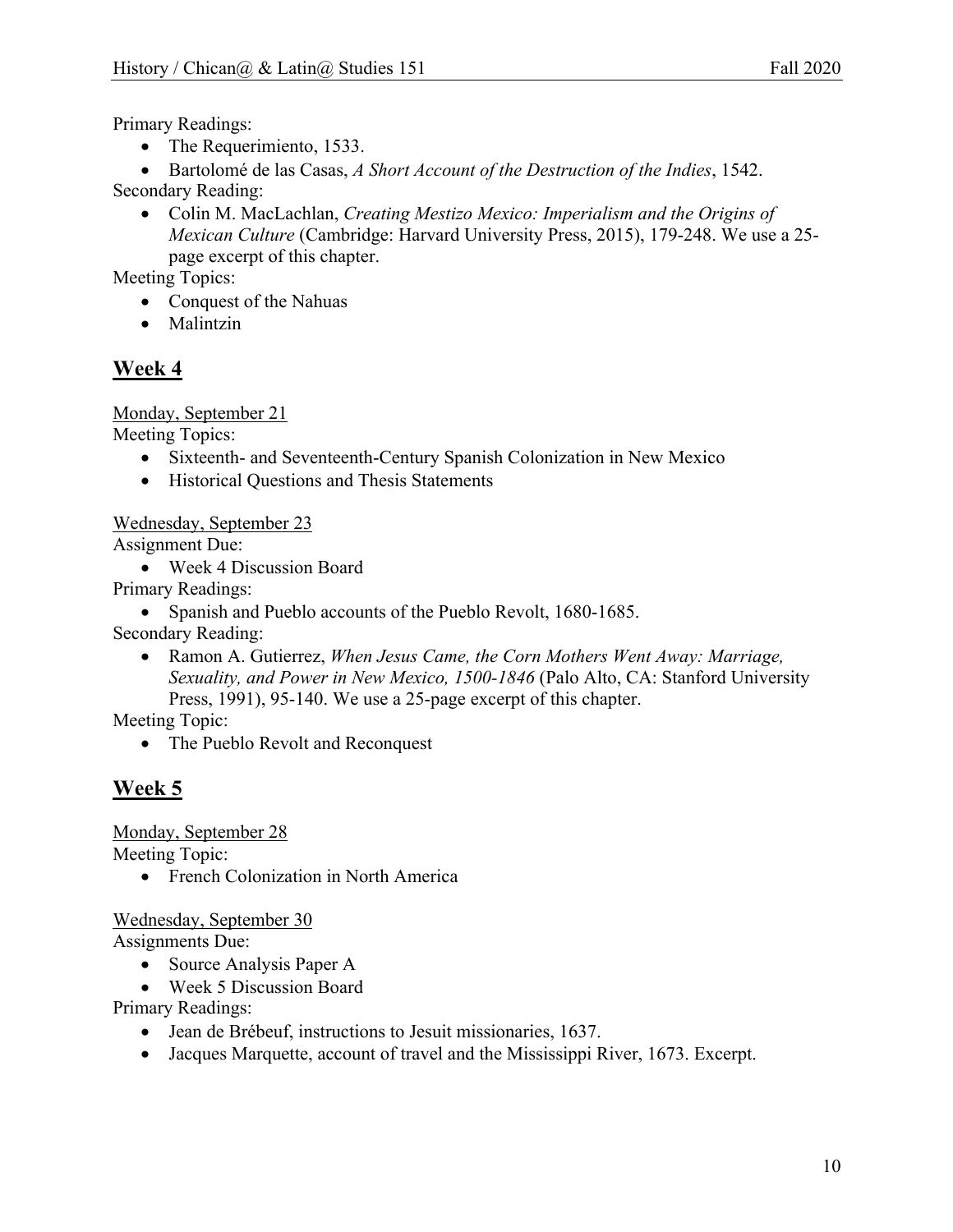Secondary Reading:

• Richard White, *Middle Ground: Indians, Empires, and Republics in the Great Lakes Region, 1650-1815* (New York: Cambridge University Press, 1991), 50-93. We use a 25 page excerpt of this chapter.

Meeting Topic:

• Middle Grounds and Native Grounds

### **Week 6**

Monday, October 5

Meeting Topic:

• British Colonization in North America

Wednesday, October 7

Assignment Due:

• Week 6 Discussion Board

Primary Readings:

- Tomás Vélez Cachupín, letter, 1754. Excerpt.
- Pedro Serrano, letter, 1761. Excerpt.

Secondary Readings:

- Andrés Reséndez, *The Other Slavery: The Uncovered Story of Indian Enslavement in America* (New York: Houghton Mifflin Harcourt, 2016), 172-195.
- Brett Rushforth and Andrew Kahn, "Native American Slaves in New France," *Slate* 18 January 2016. Brief digital exhibit.

Meeting Topic:

• Slavery in Eighteenth-Century North America

# **Week 7**

Monday, October 12

Meeting Topic:

• Competition over Eighteenth-Century Land and Resources

Wednesday, October 14

Assignment Due:

• Week 7 Discussion Board

Primary Reading:

• Saukamappee in David Thompson, narrative, 1787. Excerpt. Secondary Reading:

• Elizabeth A. Fenn, *Pox Americana: The Great Smallpox Epidemic of 1775-82* (New York: Hill and Wang, 2001), 196-223.

Meeting Topic:

• Disease in Eighteenth-Century North America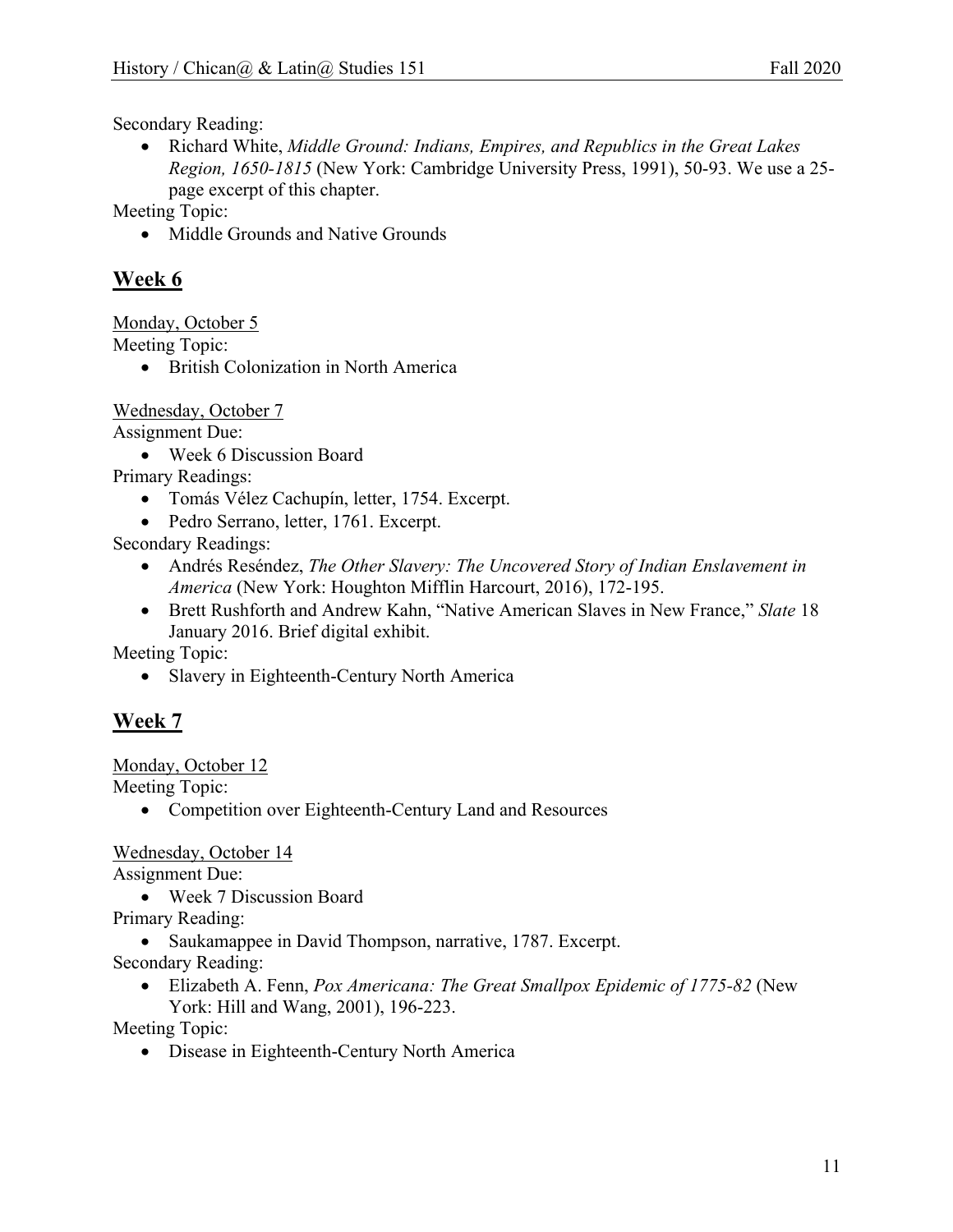# **Week 8**

Monday, October 19

Meeting Topic:

• Seven Years War and Pontiac's Rebellion

Wednesday, October 21

Assignment Due:

• Week 8 Discussion Board

Primary Readings:

- William Johnson meets with Pontiac, meeting minutes, 1766. Excerpt.
- United Indian Nations, declaration, 1786.

Secondary Reading:

• Alyssa Mt. Pleasant, "Independence for Whom? Expansion and Conflict in the Northeast and Northwest," in *The World of the Revolutionary American Republic: Land, Labor, and the Conflict for a Continent*, edited by Andrew Shankman (New York: Routledge, 2014), 116-133.

Meeting Topic:

• The American Revolution and the Early U.S. Republic

# **Week 9**

Monday, October 26

Meeting Topic:

• Colonial California

Wednesday, October 28

Assignments Due:

- Source Analysis Paper B
- Week 9 Discussion Board

Primary Readings:

- Pablo Tac, account of the 1785 San Gabriel Uprising (recorded 1834-1841).
- José María Morelos y Pavón, Sentimientos de la Nación, 1813.

Secondary Reading:

• Erika Pérez, *Colonial Intimacies: Interethnic Kinship, Sexuality, and Marriage in Southern California, 1769-1885* (Norman: University of Oklahoma Press, 2018), 16-47.

Meeting Topic:

• Mexican War for Independence

# **Week 10**

Monday, November 2 Meeting Topic:

• Santa Fe Trail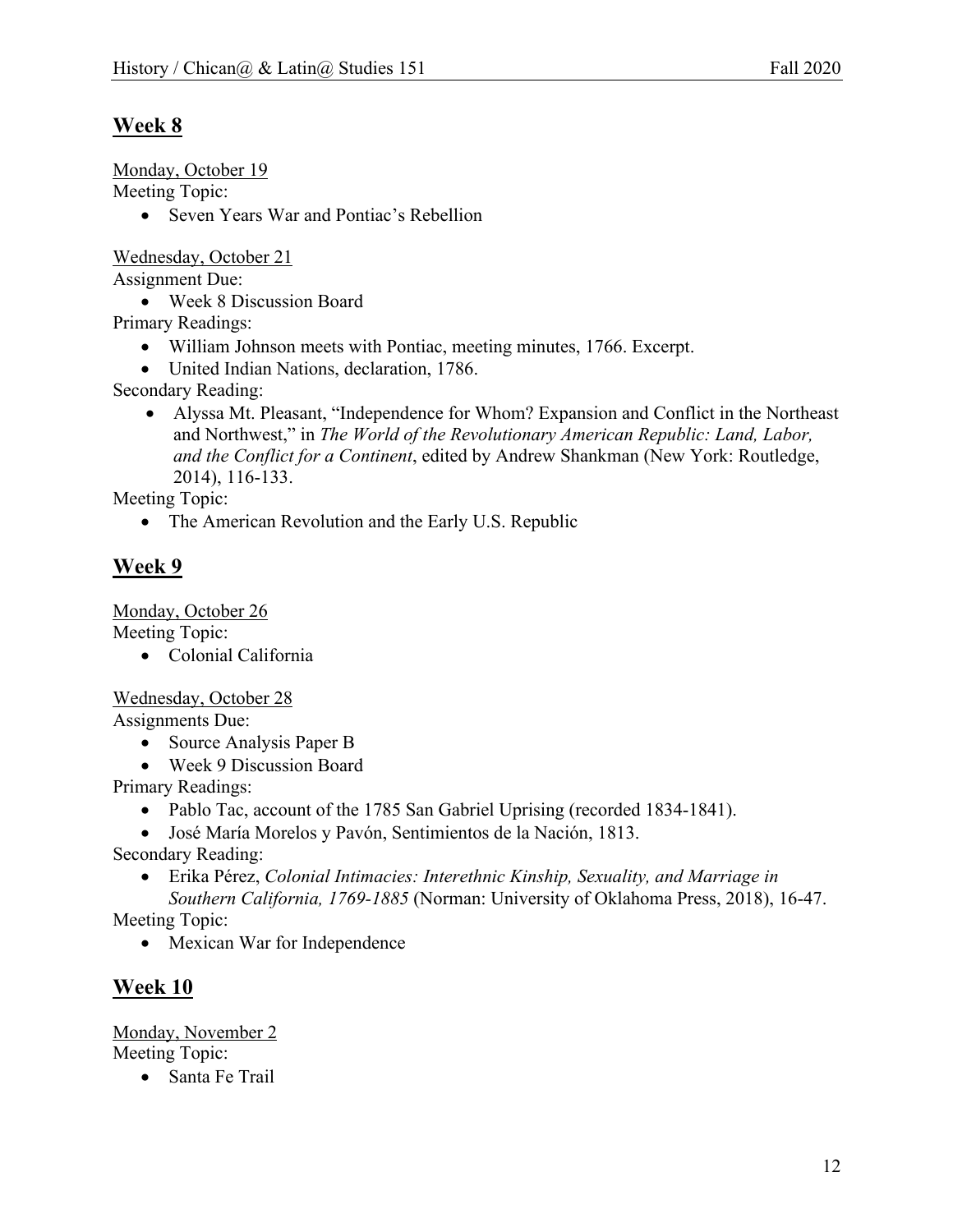Wednesday, November 4

Assignment Due:

• Week 10 Discussion Board

Primary Readings:

- James Josiah Webb, description of the Santa Fe Trail, 1844-1845.
- Susan Shelby Magoffin, description of La Tules, 1846-1847.

Secondary Reading:

• Natale A. Zappia, *Traders and Raiders: The Indigenous World of the Colorado Basin, 1540-1859* (Chapel Hill: University of North Carolina Press, 2014), 81-98.

Meeting Topic:

• Nineteenth-Century Ideas of Frontier, Settlement, and Removal

## **Week 11**

Monday, November 9 Meeting Topic:

• Indian Removal in the U.S.

Wednesday, November 11

Assignment Due:

• Week 11 Discussion Board

Primary Readings:

- READ TWO:
	- o Ma-Ka-Tai-Me-She-Kia-Kiak, *Autobiography of Ma-Ka-Tai-Me-She-Kia-Kiak, or Black Hawk*, 1833.
	- o Cherokee people's accounts of the Trail of Tears, recorded 1838-1845.
	- o Lilburn Boggs, Missouri Extermination Order, 1838.
	- o Mormon people's petitions about violence in Missouri, 1838-1841.

Secondary Readings:

- READ ONE:
	- o John P. Bowes, "American Indian Removal Beyond the Removal Act," *Native American and Indigenous Studies* 1, no. 1 (Spring 2014): 65-87.
	- o Natalie Joy, "The Indian's Cause: Abolitionists and Native American Rights," *Journal of the Civil War Era* 8, no. 2 (June 2018): 215-242.

Meeting Topic:

• Mormon Removal from the U.S.

# **Week 12**

Monday, November 16

Meeting Topics:

- Anglo American Settlement in Texas
- Texas Revolution, Part I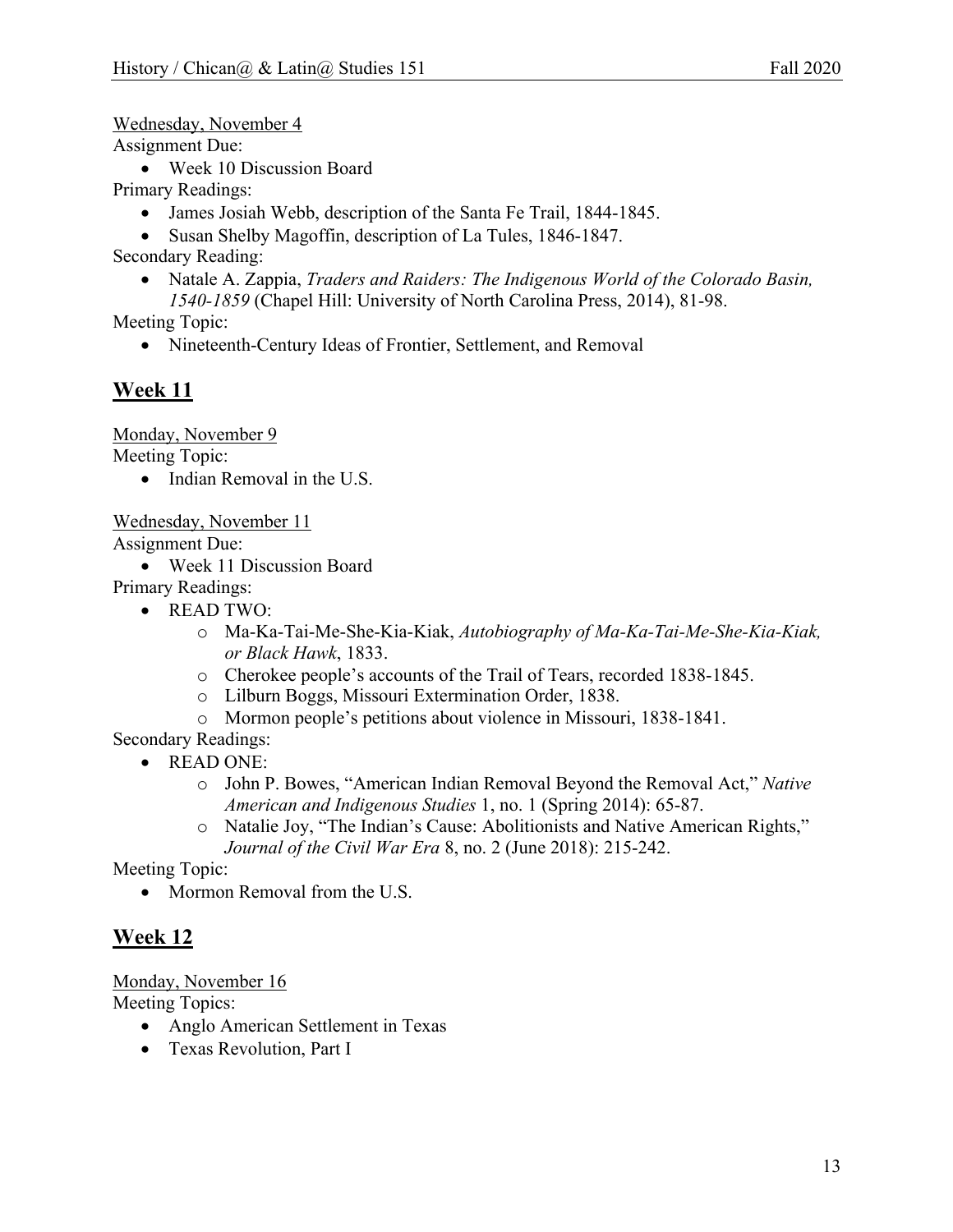Wednesday, November 18

Assignments Due:

- Media Paper
- Week 12 Discussion Board

Primary Readings:

- José Maria Sánchez, report, 1828. Excerpt.
- Stephen F. Austin, journal, 1828-1835. Excerpt.

Secondary Reading:

• Raúl A. Ramos, *Beyond the Alamo: Forging Mexican Ethnicity in San Antonio, 1821- 1861* (Chapel Hill: University of North Carolina Press, 2008), 81-107.

Meeting Topics:

- Texas Revolution, Part II
- History and Historical Memory, Part II

# **Week 13**

No class meetings for Monday, November 23 or Wednesday, November 25. There is no Week 13 Discussion Board. Use your time this week to begin work on the Monument Paper and to review the materials listed below.

Primary Readings (sources about twenty-first century monument debates):

- John J. Valadez and Cristina Ibarra, *The Last Conquistador* (Independent Television Service in association with American Documentary POV, 2008).
- Rebecca Blank, "Our Shared Future," 2019.
- News articles about statues of Juan de Oñate in New Mexico, 2020.

### **Week 14**

Monday, November 30

Meeting Topics:

- History and Historical Memory, Part III
- Mexican-American War, Part I

### Wednesday, December 2

Assignment Due:

• Week 14 Discussion Board, covering topics from Weeks 13-14

Primary Readings:

- READ TWO:
	- o John L. O'Sullivan, 1845 article. Excerpt.
	- o Daniel Webster, 1847 address to U.S. Senate.
	- o Guillermo Prieto and members of Mexico's Congress, "The Other Side; or, Notes for the History of the War between Mexico and the United States," 1848-1849. Excerpt.